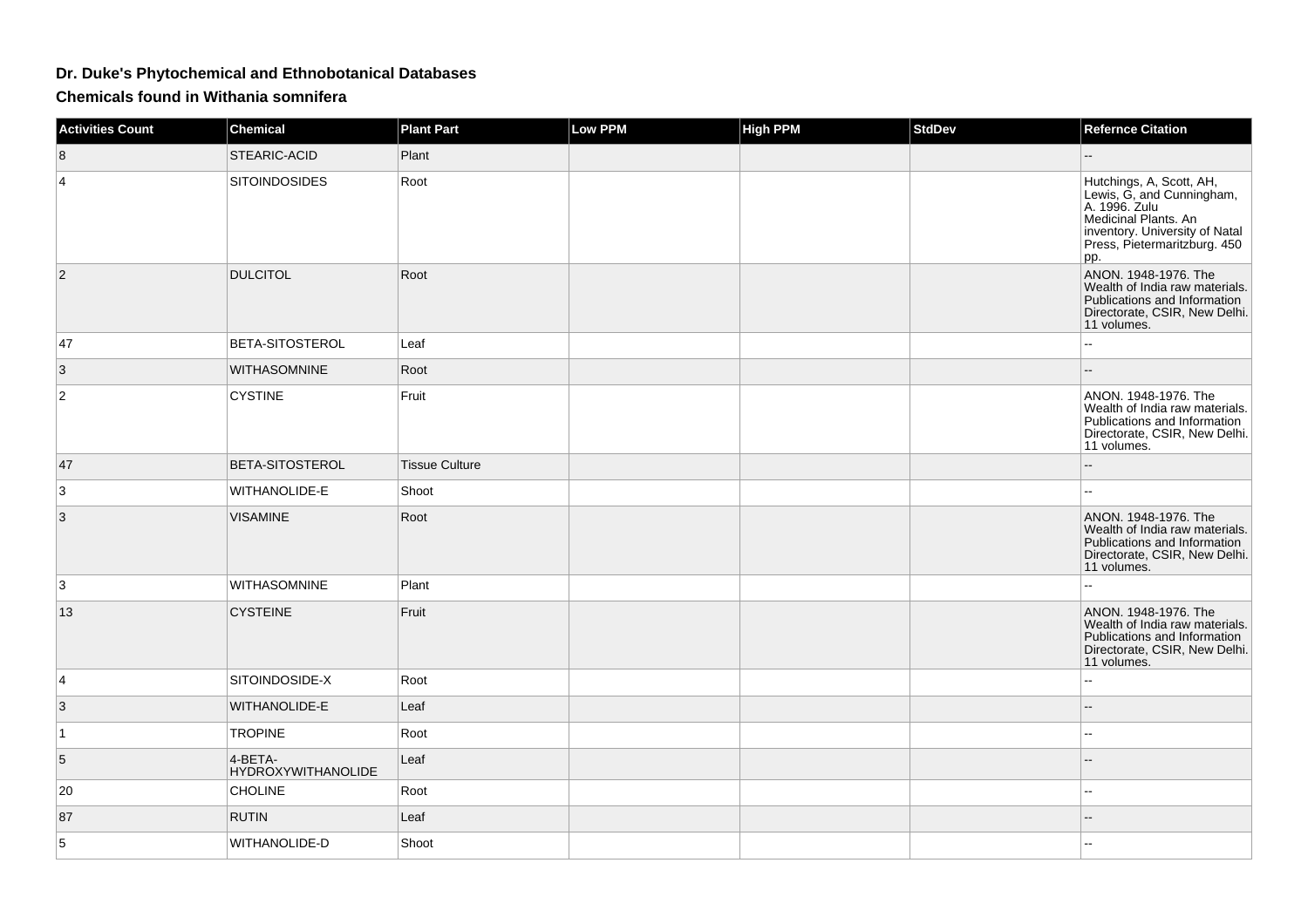| <b>Activities Count</b> | <b>Chemical</b>                    | <b>Plant Part</b>     | <b>Low PPM</b> | <b>High PPM</b> | StdDev | <b>Refernce Citation</b>                                                                                                               |
|-------------------------|------------------------------------|-----------------------|----------------|-----------------|--------|----------------------------------------------------------------------------------------------------------------------------------------|
| 15                      | WITHAFERIN-A                       | Root                  |                |                 |        |                                                                                                                                        |
| 77                      | CHLOROGENIC-ACID                   | Leaf                  |                |                 |        | ۵.                                                                                                                                     |
| $\vert$ 1               | 4-O-CAFFEOYLQUINIC-<br><b>ACID</b> | Leaf                  |                |                 |        |                                                                                                                                        |
| 5                       | WITHANOLIDE-D                      | Plant                 |                |                 |        | $\sim$                                                                                                                                 |
| 5                       | <b>STARCH</b>                      | Root                  |                |                 |        | ANON. 1948-1976. The<br>Wealth of India raw materials.<br>Publications and Information<br>Directorate, CSIR, New Delhi.<br>11 volumes. |
| 15                      | WITHAFERIN-A                       | Shoot                 |                |                 |        | ω.                                                                                                                                     |
| $\vert$ 1               | QUINIC-ACID                        | Leaf                  |                |                 |        | --                                                                                                                                     |
| 5                       | WITHANOLIDE-D                      | Root                  |                |                 |        |                                                                                                                                        |
| $\overline{2}$          | <b>SOMNIFERINE</b>                 | Root                  |                |                 |        | List, P.H. and Horhammer, L.,<br>Hager's Handbuch der<br>Pharmazeutischen Praxis,<br>Vols. 2-6, Springer-Verlag,<br>Berlin, 1969-1979. |
| 15                      | WITHAFERIN-A                       | Plant                 |                |                 |        | Ξ.                                                                                                                                     |
| 176                     | QUERCETIN                          | Leaf                  |                |                 |        |                                                                                                                                        |
| 12                      | <b>STIGMASTEROL</b>                | Plant                 |                |                 |        | шш.                                                                                                                                    |
| 44                      | <b>SCOPOLETIN</b>                  | Plant                 |                |                 |        | ANON. 1948-1976. The<br>Wealth of India raw materials.<br>Publications and Information<br>Directorate, CSIR, New Delhi.<br>11 volumes. |
| 7                       | <b>WITHAFERIN</b>                  | Leaf                  |                |                 |        | 44                                                                                                                                     |
| 21                      | <b>NICOTINE</b>                    | Root                  |                |                 |        | ANON. 1948-1976. The<br>Wealth of India raw materials.<br>Publications and Information<br>Directorate, CSIR, New Delhi.<br>11 volumes. |
| $\vert$ 1               | <b>WITHACNISTIN</b>                | Leaf                  |                |                 |        | $\overline{a}$                                                                                                                         |
| 27                      | LINOLEIC-ACID                      | Plant                 |                |                 |        | --                                                                                                                                     |
| $\overline{\mathbf{4}}$ | SITOINDOSIDE-IX                    | Root                  |                |                 |        | шш.                                                                                                                                    |
| $5^{\circ}$             | <b>ISOPELLETIERINE</b>             | Root                  |                |                 |        |                                                                                                                                        |
| 12                      | <b>STIGMASTEROL</b>                | <b>Tissue Culture</b> |                |                 |        | $\sim$                                                                                                                                 |
| $\vert$ 2               | CAMPESTEROL                        | <b>Tissue Culture</b> |                |                 |        |                                                                                                                                        |